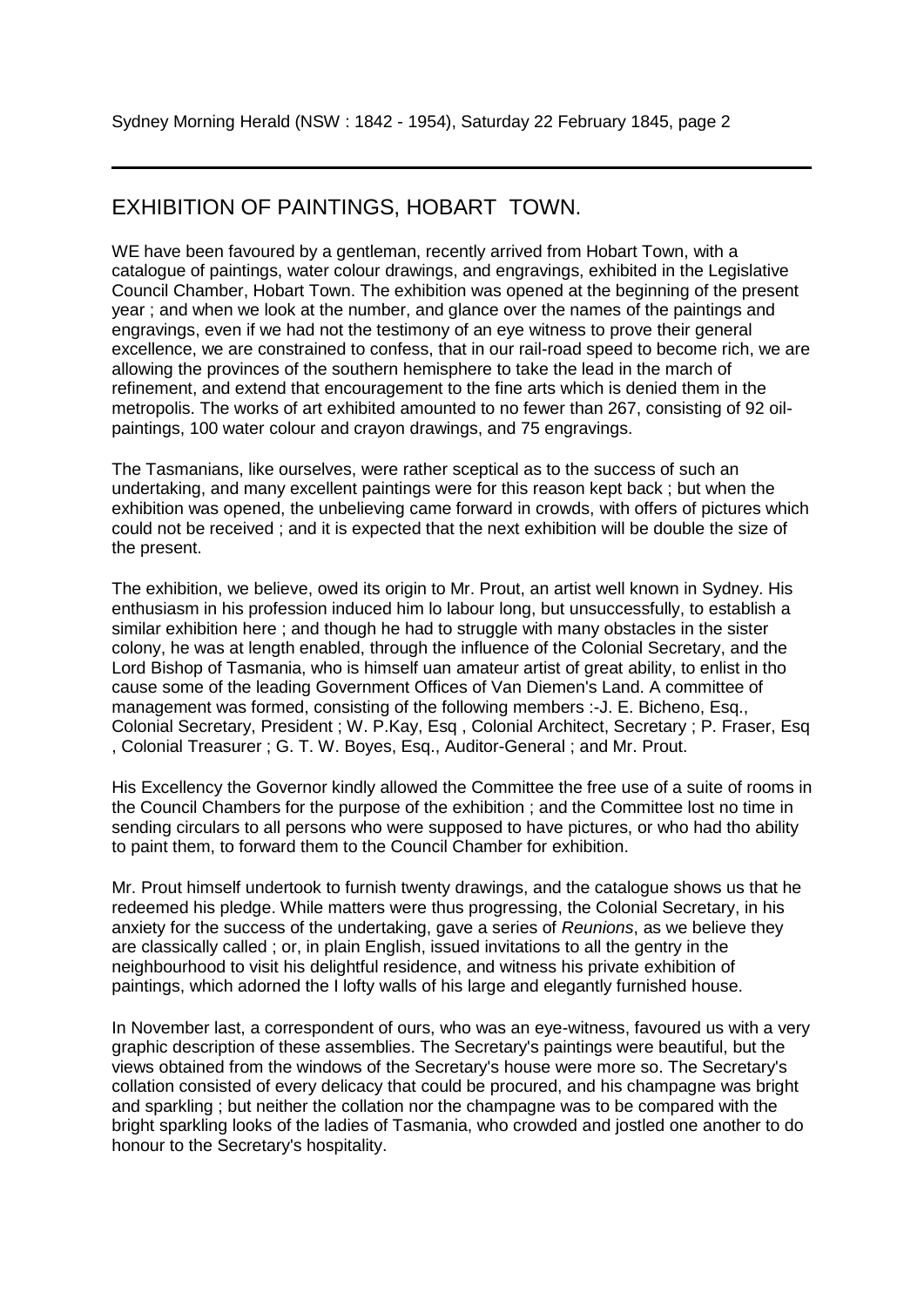Truly the Tasmanians owe a debt of gratitude to Mr. Bicheno for his unwearied exertions in thus inducing or forcing them to admire the beauties of art, and preparing them to appreciate the honour they were about to confer on the colony of their birth or adoption, by being the first in the southern hemisphere that had the spirit to establish an annual exhibition of paintings.

Great as was the number of pictures exhibited, when we consider the smallness of the place, and the difficulties attending all first attempts of the kind, it will be found, on an examination of the catalogue, that the number of proprietors was comparatively trifling.

The Bishop and the Working Committee alone exhibited 100. Thus, the Bishop sent 31, the Colonial Secretary 23, the Colonial Architect 2, the Colonial Treasurer 10, the Auditor-General 10, and Mr. Prout 21. Besides these, there were several large contributors to the collection. Thus, Mr. Burgess, police magistrate, sent 17, and Mr. Maning, merchant, 16; so that exactly one half of the whole number of pictures was furnished by eight individuals. Surely this simple fact should be sufficient to satisfy the people of Sydney that the fault is not in their stars, but in themselves, if they are underlings ; and from what we know of this city, we have no hesitation in saying, that under the management of an active committee, we might get up an exhibition here in the course of a few weeks that could not be equalled by any of the sister colonies.

To the Bishop of Tasmania the exhibition was indebted for some of its choicest productions. His Lordship exhibited originals by Guido, Boxall, Hamilton, Nixon, and Turner. One of Turner's, "A view of Snowdon, North Wales," is believed to be tho first production in oil of that distinguished artist. But the gem of the collection was the "St. Sebastian," by Guido.

## *micat inter omnes Julium sidus, velut inter ignes Luna minores*

(Julius, of all the images, the star shines, as it were, the fires of the moon among the lesser)

A note is appended in the catalogue to explain that this picture was brought from France about forty years ago, by M. La Fontain, and sold by him to H. B. Brookes, Esq., from whose possession it passed into that of the Bishop of Tasmania.

The Right Reverend Dr Wilson had also some fine paintings in the exhibition, the most admired of which was No. 83 in the catalogue -ahead-described as the "Christian Philosopher."

Besides the artists abovenamed, the exhibition was enriched by the names and some of the works of Morland, Vandyke, S. Prout, Müller, Chalón, and Cox ; as well as by the paintings of several colonial artists, of whom the best known in Sydney are, J. S. Prout, C. Martens, and W. Nicholas. Several amateurs also contributed their share to the general collection, among whom we may mention the names of the Bishop of Tasmania, G. W. Evans, Esq., lately of this place ; P. Fraser, Esq., Colonial Treasurer ; W. P. Kay, Esq., Colonial Architect; Mrs. Allport, and Miss Burgess.

We have no wish to make comparisons, and we could not write a critique on the individual works, without greatly exceeding our prescribed limits. Of subjects more belonging to our own side of the water, we observed two oil paintings of landscapes in New South Wales, by Mr. Martens ; four in water colours, by Mr. Prout ; a sketch of the Bishop of Australia, by his Rev. Brother the Bishop of Tasmania, and a portrait of our Town Clerk, by Air. Nicholas.

The Engravings in the middle room formed a pleasing contrast to the oil and water colour paintings in the two remaining rooms of the Exhibition. Many of them were by first-rate artists